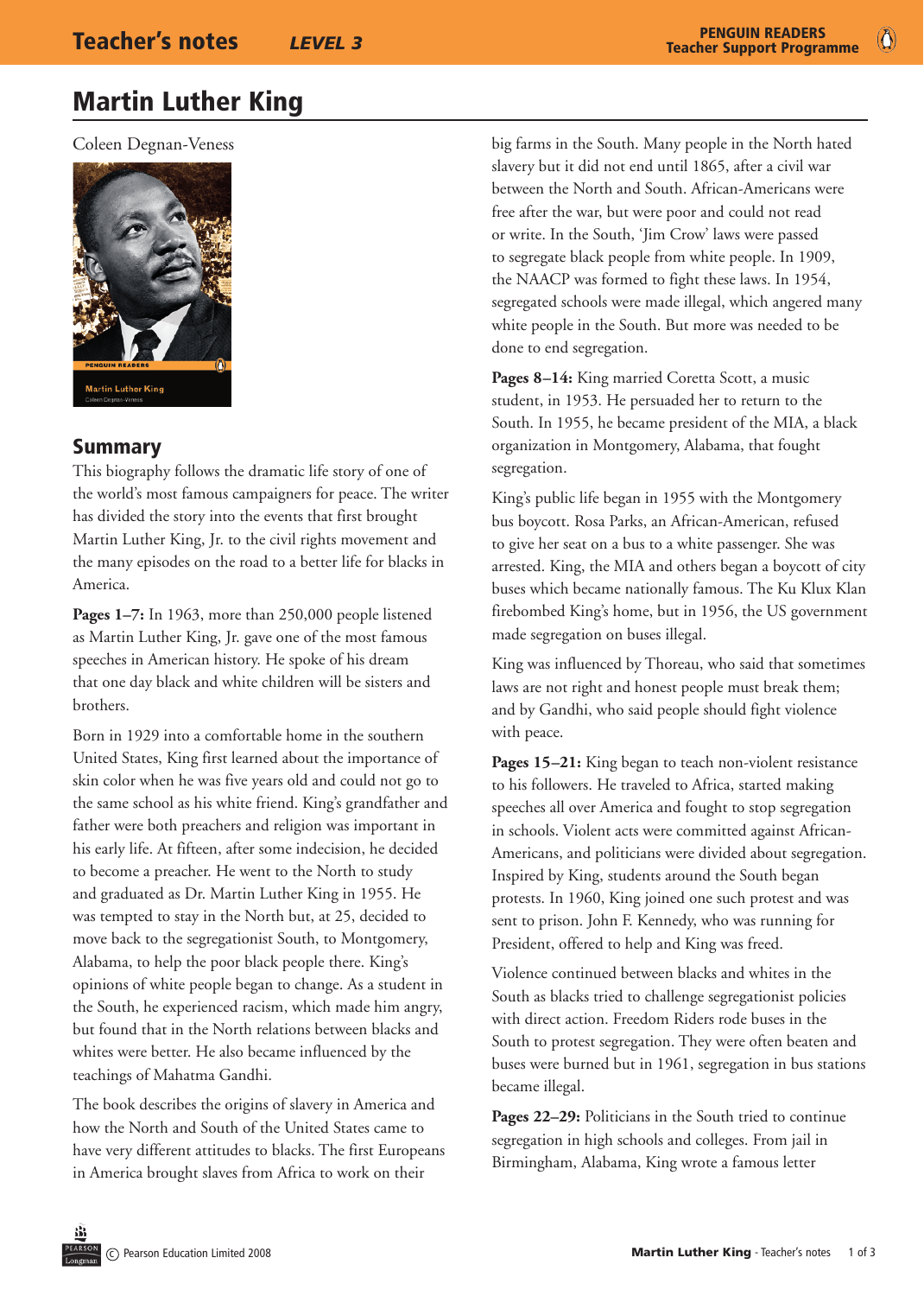## Martin Luther King

explaining why black people were fighting segregation. After his release, thousands of children marched in Birmingham. The police attacked them with water and dogs, which shocked America and attracted the world's attention. President Kennedy supported King and began to draw up a civil rights bill.

Then there was the march on Washington. It drew a crowd of more than 200,000 marchers including 50,000 whites, and it is where King gave his famous "I have a dream" speech. In 1964, King won the Nobel Peace Prize.

**Pages 30–41:** King began to fight for voting rights for African-Americans. His arrest in Selma, Alabama in 1965, was reported in newspapers and on television across the country. More protest marches and more violence followed. Finally, President Johnson signed a new Voting Rights law, as King and Rosa Parks stood beside him.

Some gains had been made, but many African-Americans still lived in terrible poverty. As they became radicalized, they stopped listening to King's message of non-violent protest. New leaders, such as Malcolm X and Stokely Carmichael, told them to fight for their freedom. This anger culminated in the Watts riots in Los Angeles in 1965.

In 1968, King made his last speech in front of an audience in Memphis. The next evening he was shot dead in a parking lot. Blacks have equal political and voting rights today, thanks to the work of Martin Luther King at the head of the civil rights campaign. On Martin Luther King Day every year, Americans celebrate African-American history and remember King and his message of equality.

#### Background and themes

**Dedication to a cause:** This biography shows that Martin Luther King, Jr. dedicated his life to his cause, and although he had a wife and four children, his time was not his own. The cause of civil rights for African-Americans was so big and his campaigns made it so active, that he could never rest. He lived a very public life in front of the world's press. His heart, mind and actions were ruled by his religious and political beliefs; he was driven. Other protest leaders who have given up their lives to their cause include Mahatma Gandhi, Nelson Mandela and Aung San Suu Kyi in Burma, who has left her family and children in England to fight for democracy in her country.

**Non-violence:** The central theme of King's campaign for civil rights was non-violence. It worked better for King in the US than it did for Gandhi in India, where independence was accompanied by terrible fighting between Muslims and Hindus. There are lots of examples in King's campaign of non-violent protest working. His campaign brought huge publicity and because King taught blacks to meet the whites with love, not hate, it made the whites look silly and evil in the eyes of the world. For example, when students organized lunchtime protests (see page 18), the world saw white men arresting peaceful blacks because they sat in the wrong seats in a lunch bar in Woolworth's. When children marched in Birmingham, Alabama (see page 24), police used water cannons and dogs against them, arrested them and put them in jail.

**Publicity:** Another important weapon in King's fight against injustice was publicity. For many poor blacks, life was simply a struggle to feed their families and keep a place to live. King needed to reach all those people and show them that their lives could be better. He made speeches all over America. He held meetings. When he was arrested, it made world news.. Black African-Americans became radicalized and wanted to fight. Some went further than King intended, and used violence, as in the 1965 Watts riots in Los Angeles. But he taught them that they could change things. Publicity then included posters, newspapers, meetings, word of mouth, marches, demonstrations, radio, and early television.

**Racism:** The central wrongdoing of this story is racism. The belief by one race that they are better than another or that they can rule another is behind much human conflict. The early slave traders treated black people as animals. It has taken centuries for most whites to stop believing they are superior to blacks. Many whites today still believe they are superior to blacks, in many parts of the world, Racism exists in more or less extreme forms in most cultures, and is one of the most pressing issues in world politics today.

### Discussion activities

#### Before reading

**1 Discuss:** Ask the class to tell you anything they know about African-American history. Ask students to come up to the board and write a name, a date, or a fact relating to African-American history. Encourage students to mention slavery, the American Civil War, segregation, civil rights, etc.